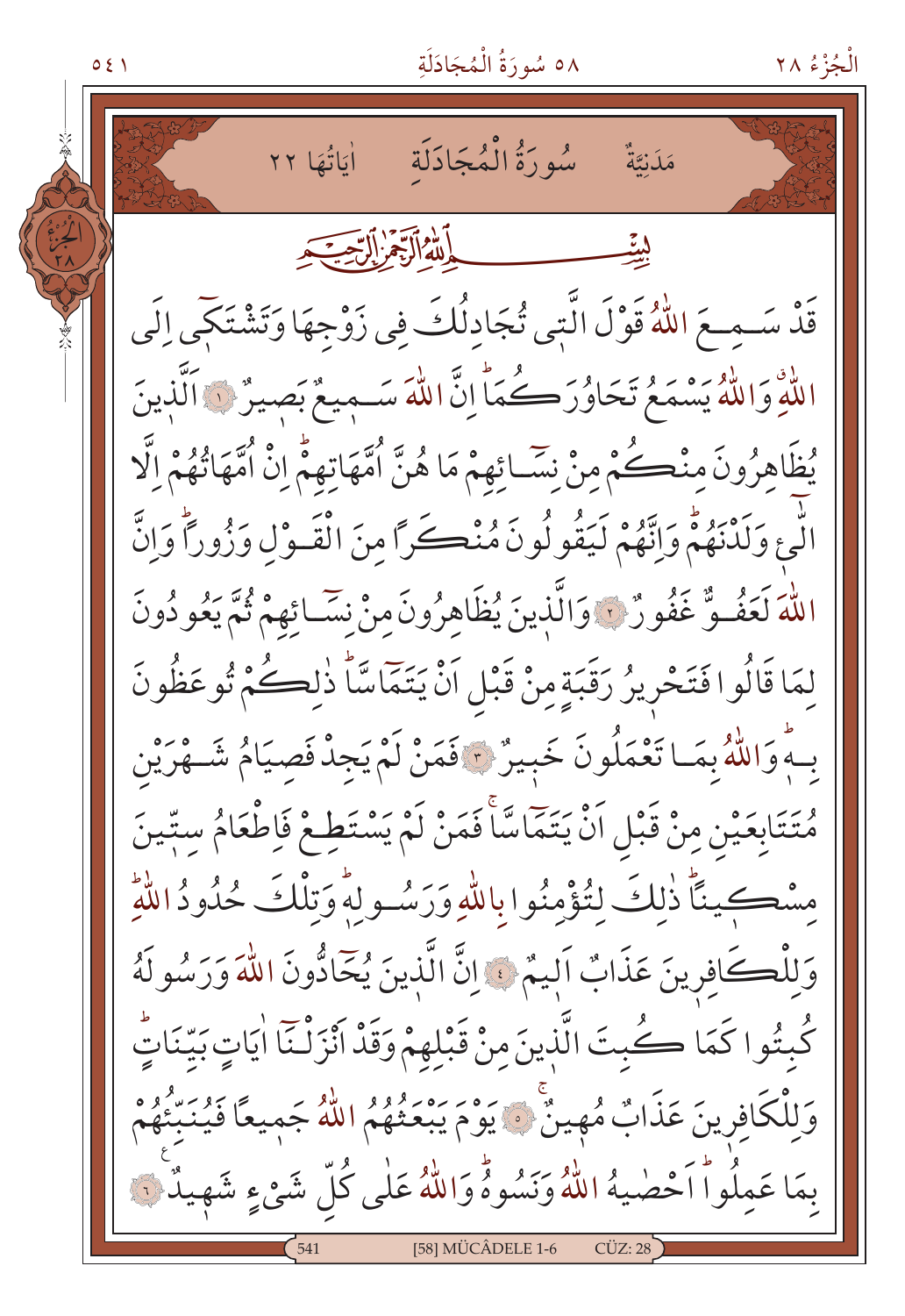#### ٥٨ سُورَةُ الْمُجَادَلَةِ

اَلَمْ تَرَ اَنَّ اللَّهَ يَعْلَمُ مَا فِي السَّمٰوَاتِ وَمَا فِي الْأَرْضِّ مَا يَكُونُ مِنْ نَجْوٰى ثَلْثَةِ اِلَّا هُوَ رَابِعُهُمْ وَلَا خَمْسَـةِ اِلَّا هُوَ سَادِسُهُمْ وَلَا اَدْنٰى منْ ذٰلكَ وَلَا اَكْثَرَ اِلَّا هُوَ مَعَهُمْ اَيْنَ مَا ڪَانُوا ثُمَّ يُنَبِّئُهُمْ بِمَا عَمِلُوا يَوْمَ الْقِيْمَةِّ إِنَّ اللَّهَ بِكُلِّ شَيْءٍ عَلِيمٌ ﴾ اَلَمْ تَرَ إِلَى الَّذِينَ نُهُوا عَنِ النَّجْوٰى ثُمَّ يَعُودُونَ لِمَا نُهُوا عَنْهُ وَيَتَنَاجَوْنَ بِالْإِثْمِ وَالْعُدْوَانِ وَمَعْصِيَتِ الرَّسُولِٰ وَإِذَا جَمَاؤُكَ حَيَّوْكَ بِمَا لَمْ يُحَيِّكَ بِهِ اللَّهُ وَيَقُولُونَ فِي أَنْفُسِهِمْ لَوْلَا يُعَذِّبُنَا اللَّهُ بِمَا نَقُولُ حَسْبُهُمْ جَهَنَّمُ يَصْلَوْنَهَاْ فَبِئْسَ الْمَصِيرُ ﴾ يَا ايُّهَا الَّذِينَ اٰمَنُوا إِذَا تَنَاجَيْتُمْ فَلَا تَتَنَاجَوْا بِالْإِثْمِ وَالْعُدْوَانِ وَمَعْصِيَتِ الرَّسُـولِ وَتَنَاجَـوْا بِالْبِرِّ وَالتَّقْوٰىِّ وَاتَّقُوا اللَّهَ الَّـذِّى اِلَيْه تُحْشَـرُونَ وَ اِنَّمَا النَّجْوٰىمِنَ الشَّيْطَانِ لِيَحْزُنَ الَّذِينَ اٰمَنُوا وَلَيْسَ بِضَّارِّهِمْ شَيْئًا إِلَّا بِإِذْنِ اللَّهِ وَعَلَى اللَّهِ فَلْيَتَوَكَّلِ الْمُؤْمِنُونَ ﴾ يَا اَيُّهَا الَّذِينَ اٰمَنَّوا اِذَا قِيلَ لَڪُمْ تَفَسَّـحُوا فِي الْمَجَالِس فَافْسَحُوا يَفْسَح اللَّهُ لَكُمّْ وَإِذَا قِيلَ انْشُزُوا فَانْشُزُوا يَرْفَع اللَّهُ الَّذِينَ اٰمَنُوا مِنْكُمْ وَالَّذِينَ أُوتُوا الْعِلْمَ دَرَجَاتٍّ وَاللَّهُ بِمَا تَعْمَلُونَ خَبِيرٌ ۞ [58] MÜCÂDELE 7-11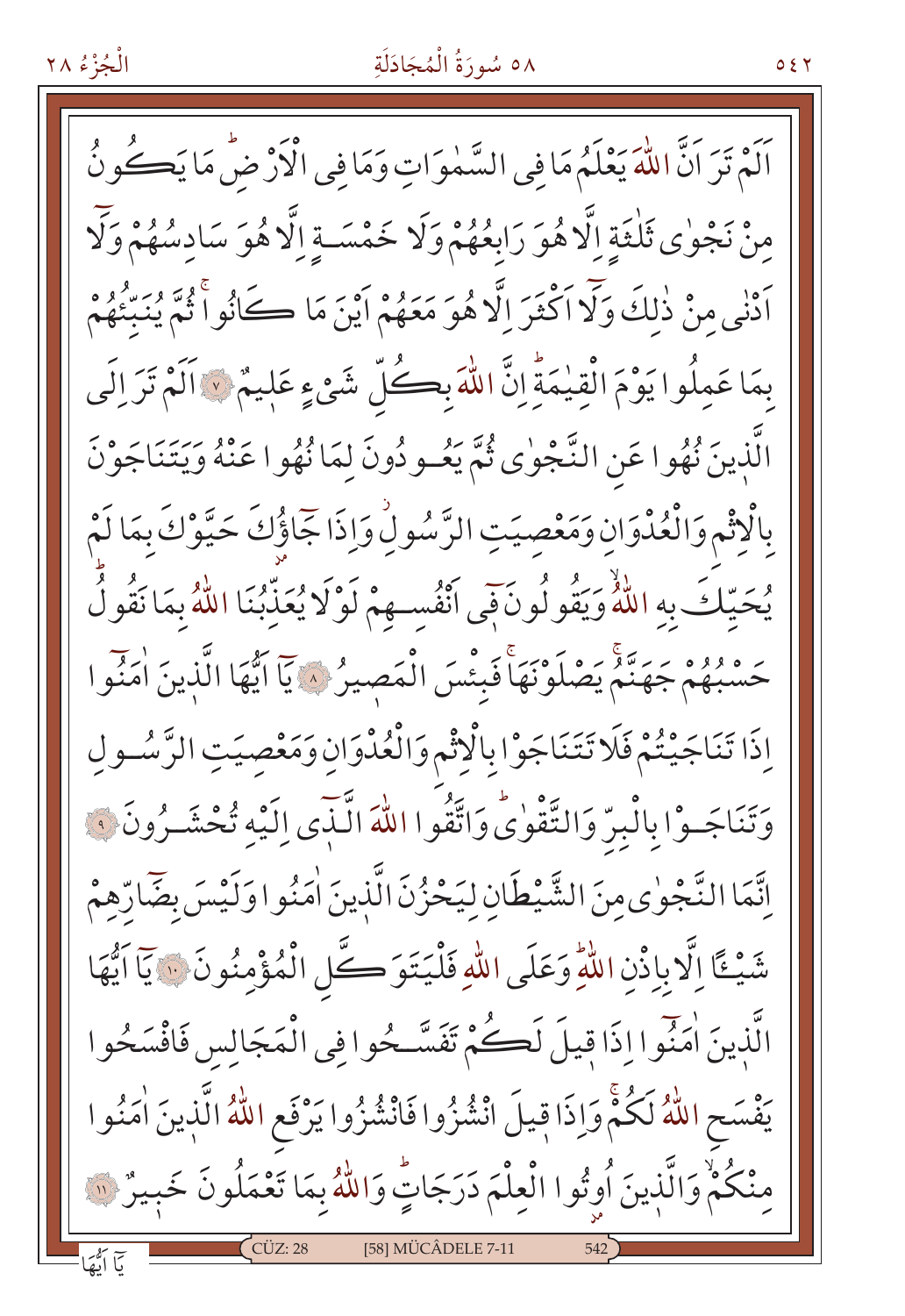#### ٥٨ سُورَةُ الْمُجَادَلَةِ

الْجُزْءُ ٢٨

يٓاَيُّهَا الَّذينَ اٰمَنُوا اِذَانَاجَيْتُمُ الرَّسُولَ فَقَدِّمُوابَيْنَ يَدَىْ نَجْوٰ يكُمْ صَدَقَةً ذٰلكَ خَيْرٌ لَكُمْ وَاَطْهَرُّ فَإِنْ لَمْ تَجِدُوا فَإِنَّ اللَّهَ غَفُورٌ رَحِيمٌ ii عَاَشْفَقْتُمْ أَنْ تُقَدِّمُوا بَيْنَ يَدَىْ نَجْوٰيكُمْ صَدَقَاتٍّ فَإِذْ لَمْ تَفْعَلُوا وَتَابَ اللَّهُ عَلَيْكُمْ فَأَقِيمُوا الصَّلٰوةَ وَأْتُوا الزَّكُوةَ وَأَطِيعُوا اللَّهَ وَرَسُولَهُ وَاللَّهُ خَبِيـرٌ بِمَا تَعْمَلُـونَ \* اَلَمْ تَرَ إِلَى الَّذِيـنَ تَوَلَّوْا قَوْمًا غَضِبَ اللَّهُ عَلَيْهِمْ مَا هُمْ مِنْڪُمْ وَلَا مِنْهُكُمْ وَيَحْلِفُونَ عَلَى الْكَذِبِ وَهُمْ يَعْلَمُونَ ۚ إِا أَعَدَّ اللَّهُ لَهُمْ عَذَابًا شَـٰدِيدًاۚ إِنَّهُمْ سَّـَاءَمَا كَانُوا يَعْمَلُونَ ۚ ﴿ اتَّخَذُّوا اَيْمَانَهُمْ جُنَّةً فَصَلُّوا عَنْ سَبِيلِ اللَّهِ فَلَهُمْ عَذَابٌ مُهِينٌ لِلَّا لَنْ تُغْنِيَ عَنْهُمْ أَمْوَالُهُمْ وَلَا أَوْلَادُهُمْ مِنَ اللّهِ شَيْـئًا أُولٰئِكَ اَصْحَابُ النَّارَ هُمْ فِيهَا خَالِدُونَ \* يَوْمَ يَبْعَثُهُمُ اللَّهُ جَمِيعًا فَيَحْلِفُونَ لَهُ كَمَا يَحْلفُونَ لَكُمْ وَيَحْسَبُونَ أَنَّهُمْ عَلَى شَئْ ءِ اَلَّا اِنَّهُمْ هُمُ الْكَاذِبُونَ ﴾ إِسْتَخْوَذَ عَلَيْهِمُ الشَّيْطَانُ فَأَنْسٰيهُمْ ذِكْرَ اللّٰهِ أُولٰئِكَ حِزْبُ الشَّيْطَانِۙ أَلَّا اِنَّ حِزْبَ الشَّيْطَانِ هُـمُ الْخَاسِيرُونَ ۚ وَ إِنَّ الَّذِينَ يُحَادُّونَ اللَّهَ وَرَسُـولَهُ أُولٰئِكَ فِي الْأَذَلِّينَ فِي كَتَبَ اللَّهُ لَأَغْلِبَنَّ أَيَا وَرُسُلِيٍّ إِنَّ اللَّهَ قَوِيٌّ عَزِيزٌ فَيْ [58] MÜCÂDELE 12-21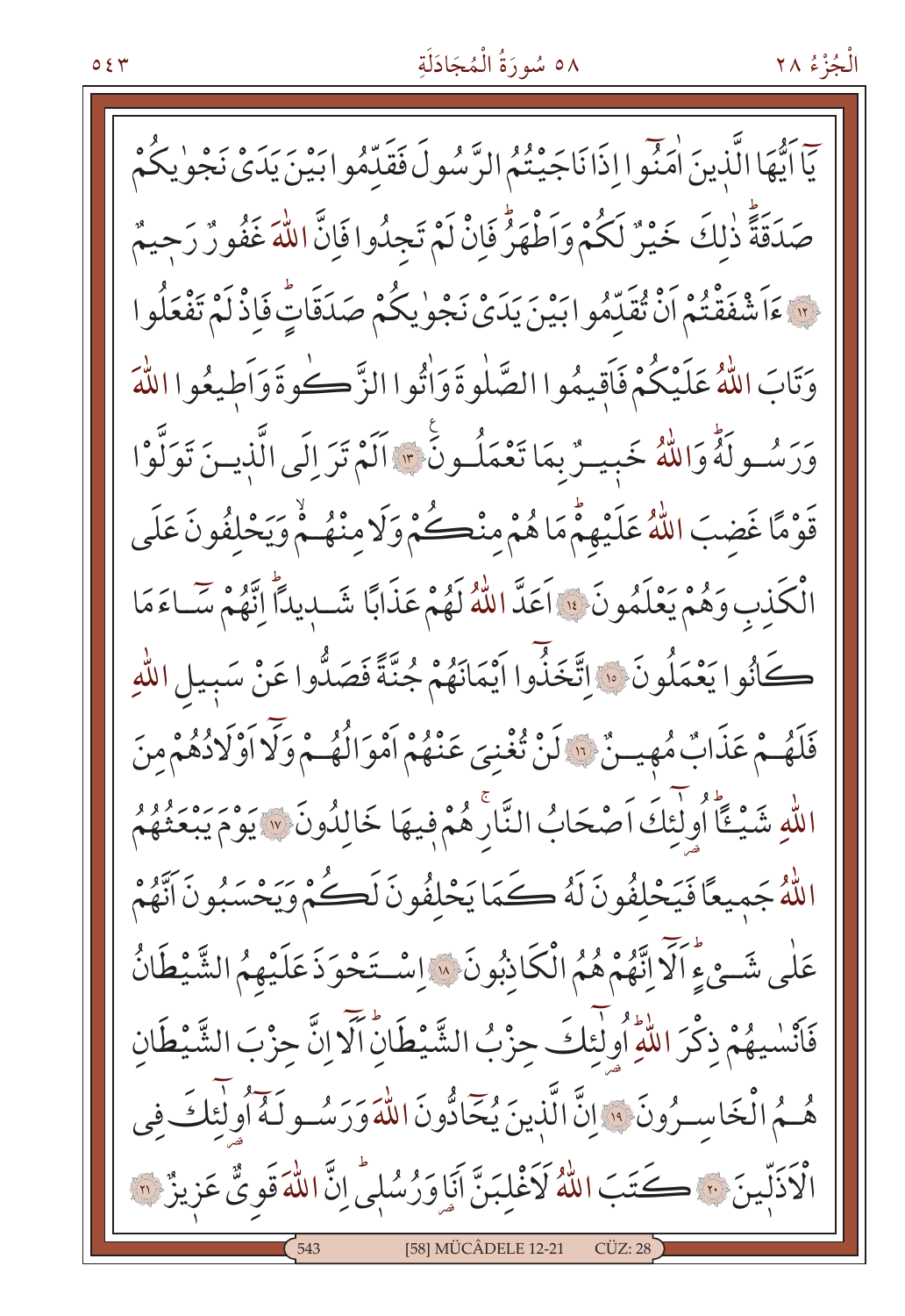#### ٥٨ سُورَةُ الْمُجَادَلَةِ

०११

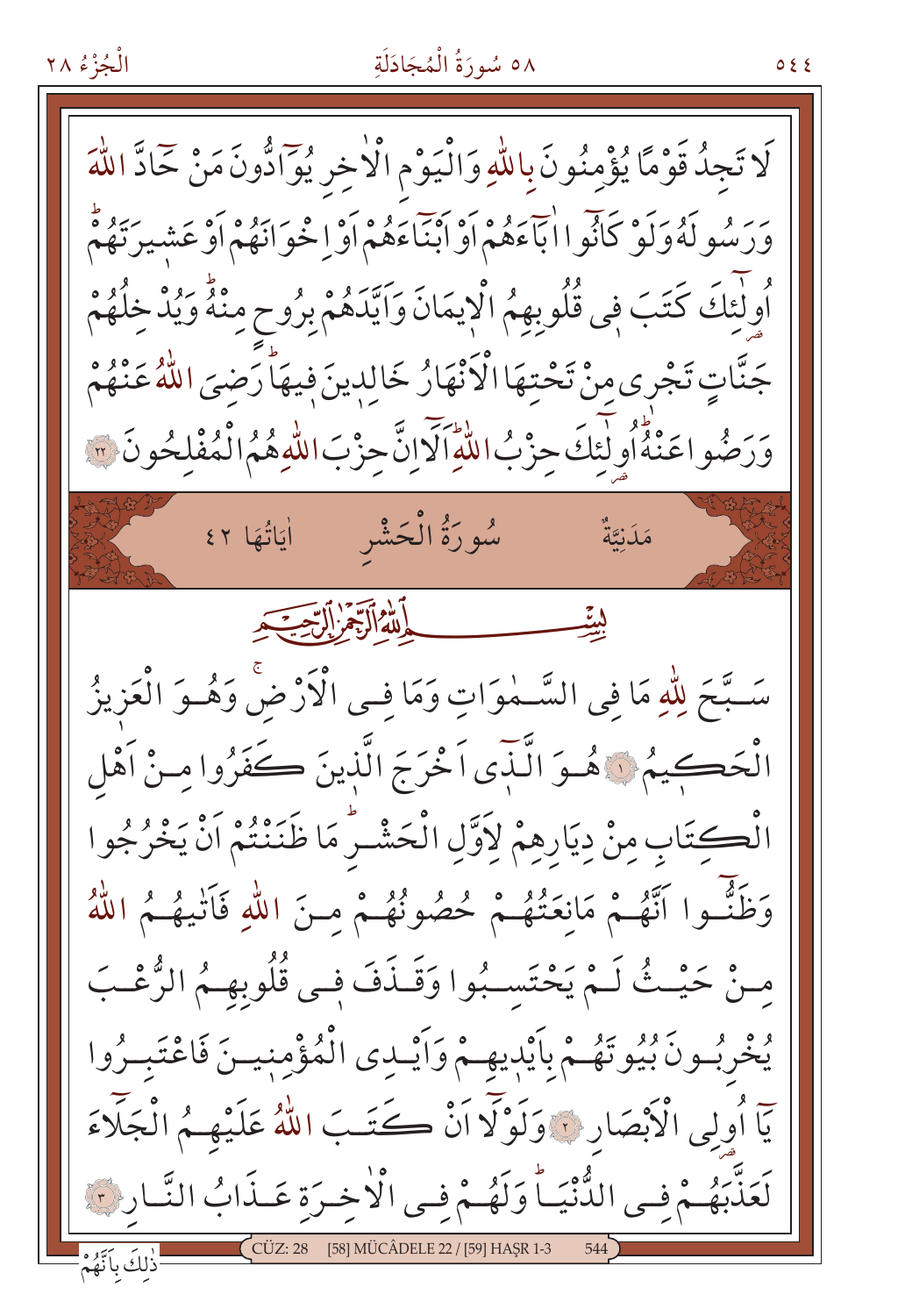ذٰلكَ بِأَنَّهُمْ شَّياقُوا اللَّهَ وَرَسُـولَهُ وَمَنْ يُشَّـاقِّ اللَّهَ فَبِانَّ اللَّهَ شَدِيدُ الْعِقَابِ ﴾ مَا قَطَعْتُمْ مِنْ لِينَةِ أَوْ تَرَكْتُمُوهَا قَائِمَةً عَلْمِي أُصُولِهَا فَبِياذْنِ اللَّهِ وَلِيُخْزِيَ الْفَاسِيقِينَ ﴾ وَمَا آفَاءَ اللَّهُ عَلَى رَسُولِهِ مِنْهُمْ فَمَّا أَوْجَفْتُمْ عَلَيْهِ مِنْ خَيْلٍ وَلَا رِكَابٍ وَلْكِنَّ اللَّهَ يُسَلِّطُ رُسُلَهُ عَلَى مَنْ يَشَاءُ وَاللَّهُ عَلَى كُلِّ شَيْءٍ قَدِيرٌ ﴾ مَا اَفَاءَ اللَّهُ عَلَى رَسُولِهِ مِنْ اَهْلِ الْقُرٰى فَلِلَّهِ وَلِلرَّسُولِ وَلِذِي الْقُرْبِي وَالْيَتَامِي وَالْمَسَاكِينِ وَابْنِ السَّبِيلْ كَيْ لَا يَكُونَ دُولَةً بَيْـنَ الْأَغْنِيَاءِ مِنْكُمْ وَمَا اٰتِيكُمُ الرَّسُـولُ فَخُذُوهُ وَمَا نَهْيِكُمْ عَنْهُ فَانْتَهُواْ وَاتَّقُوا اللَّهِ إِنَّ اللَّهَ شَّبِيدُ الْعِقَابِ ﴾ لِلْفُقَرَاءِ الْمُهَاجِرِينَ الَّذِينَ أُخْرِجُوا مِنْ دِيَارِهِمْ وَأَمْوَالِهِمْ يَبْتَغُونَ فَضْلًا مِنَ اللّهِ وَرِضْوَانًا وَيَنْصُرُونَ اللَّهَ وَرَسُولَهُ أُولٰئِكَ هُمُ الصَّادِقُونَ ۞ وَالَّذِينَ تَبَوَّؤُ الدَّارَ وَالْإِيمَانَ مِـنْ قَبْلِهِمْ يُحِبُّونَ مَنْ هَاجَرَ إِلَيْهِمْ وَلَا يَجِدُونَ فِي صُدُورِهِمْ حَاجَةً مِمَّا اُوتُوا وَيُؤْثِرُونَ عَلَى اَنْفُسِـهِمْ وَلَوْ كَانَ بِهِمْ خَصَاصَةٌ وَمَنْ يُوقَ شُحَّ نَفْسِهِ فَأُولَٰئِكَ هُمُ الْمُفْلِحُونَ ﴾ [59] HASR 4-9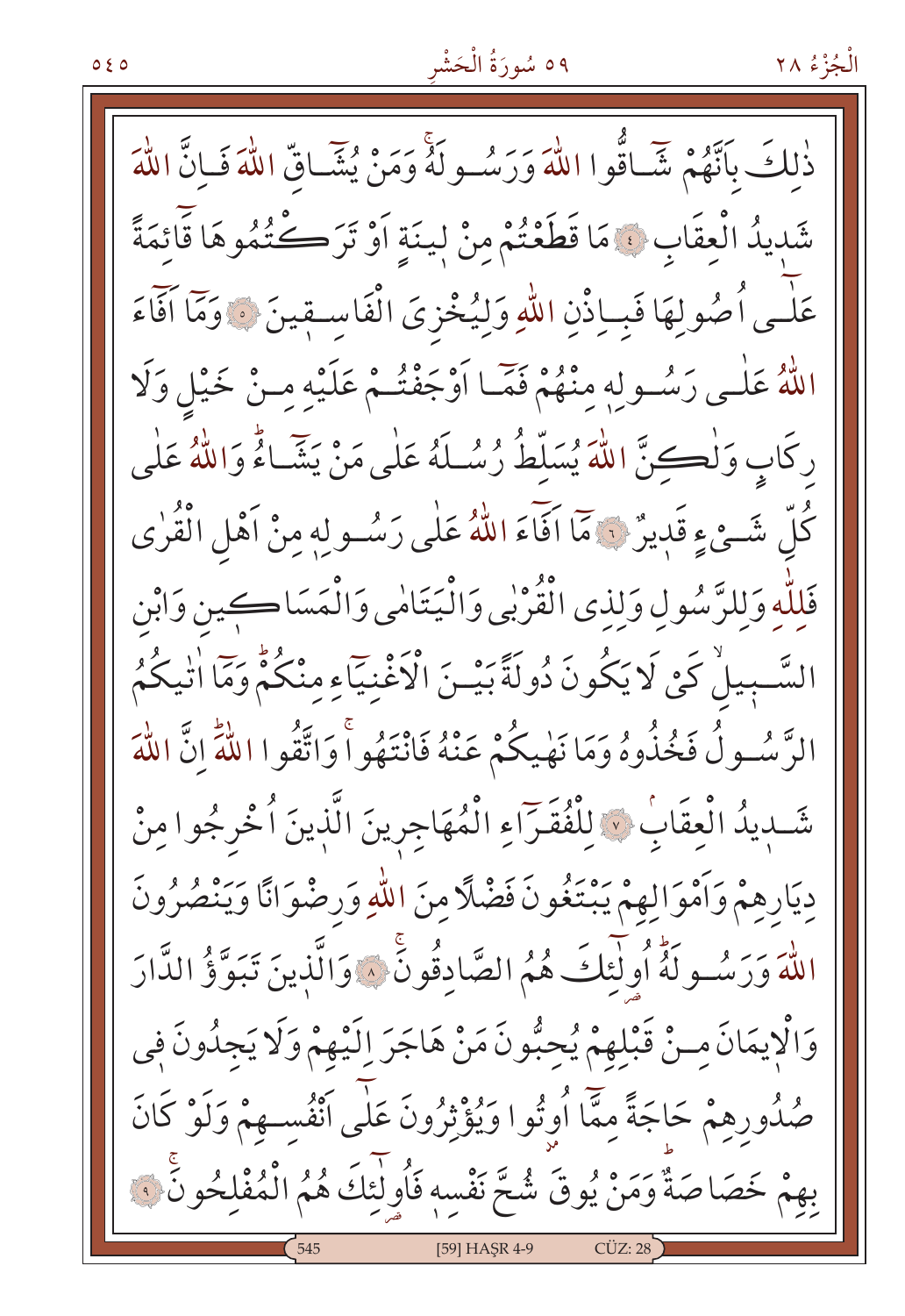# ٥٩ سُورَةُ الْحَشْر

 $057$ 

وَالَّذِينَ جَمَاؤُ مِنْ بَعْدِهِـمْ يَقُولُونَ رَبَّنَا اغْفِرْ لَنَا وَلا خُوَاننَا الَّذِينَ سَـبَقُونَا بِالْإِيمَانِ وَلَا تَجْعَلْ فِـي قُلُوبِنَا غِلًّا لِلَّذِينَ أَمَنُوا رَبَّنَا إِنَّكَ رَؤُفٌ رَحِيمٌ ۚ ۚ آلَمْ تَرَ إِلَى الَّذِينَ نَافَقُوا يَقُولُونَ لِا خْوَانِهِمُ الَّذِينَ كَفَرُوا مِنْ آهْـلِ الْكِتَابِ لَئِنْ اُ خْرِجْتُمْ لَنَخْرُجَنَّ مَعَڪُمْ وَلَا نُطِيعُ فِيڪُمْ اَحَدًا اَبَدَأُ وَانْ قُوتِلْتُمْ لَنَنْصُرَنَّكُمْ وَاللَّهُ يَشْبَهَدُ إِنَّهُمْ لَكَاذِبُونَ لَّهَ لَئِـنْ اُخْرِجُـوا لَا يَخْرُجُـونَ مَعَهُـمْ وَلَئـنْ قُوتِلُـوا لَا يَنْصُرُونَهُمْ وَلَئِنْ نَصَرُوهُمْ لَيُوَلُّنَّ الْأَدْبَارَ ثُمَّ لَا يُنْصَرُونَ لَ الْمَنْتُمْ اَشَدُّ رَهْبَةً فِي صُدُورِهِمْ مِنَ اللَّهِ ذٰلِكَ بِاَنَّهُمْ قَوْمٌ لَا يَفْقَهُونَ \* لَا يُقَاتِلُونَكُمْ جَمِيعًا اِلَّا فِي قُـرًى مُحَصَّنَةِ أَوْ مِنْ وَرَاءِ جُدُرٌ بَأْسُـهُمْ بَيْنَهُمْ شَـٰدِيدٌ تَحْسَـبُهُمْ جَمِيعًا وَقُلُوبُهُمْ شَتِّيّْ ذٰلِكَ بِأَنَّهُمْ قَوْمٌ لَا يَعْقِلُونَ ۞ كَمَثَل الَّذِيسَ مِنْ قَبْلِهِمْ قَرِيبًا ذَاقُـوا وَبَالَ أَمْرِهِـمْ وَلَهُمْ عَذَابٌ اَلِيمٌ ۞ كَمَثَلِ الشَّيْطَانِ إِذْ قَالَ لِلْإِنْسَانِ اكْفُرُّ فَلَمَّا كَفَرَ قَالَ إِنِّي بَرِّيءٌ مِنْكَ إِنِّي اَخَافُ اللَّهَ رَبَّ الْعَالَمِينَ ۞ [59] HAŞR 10-16 فَكَانَ عَاقبَتَهُمَّا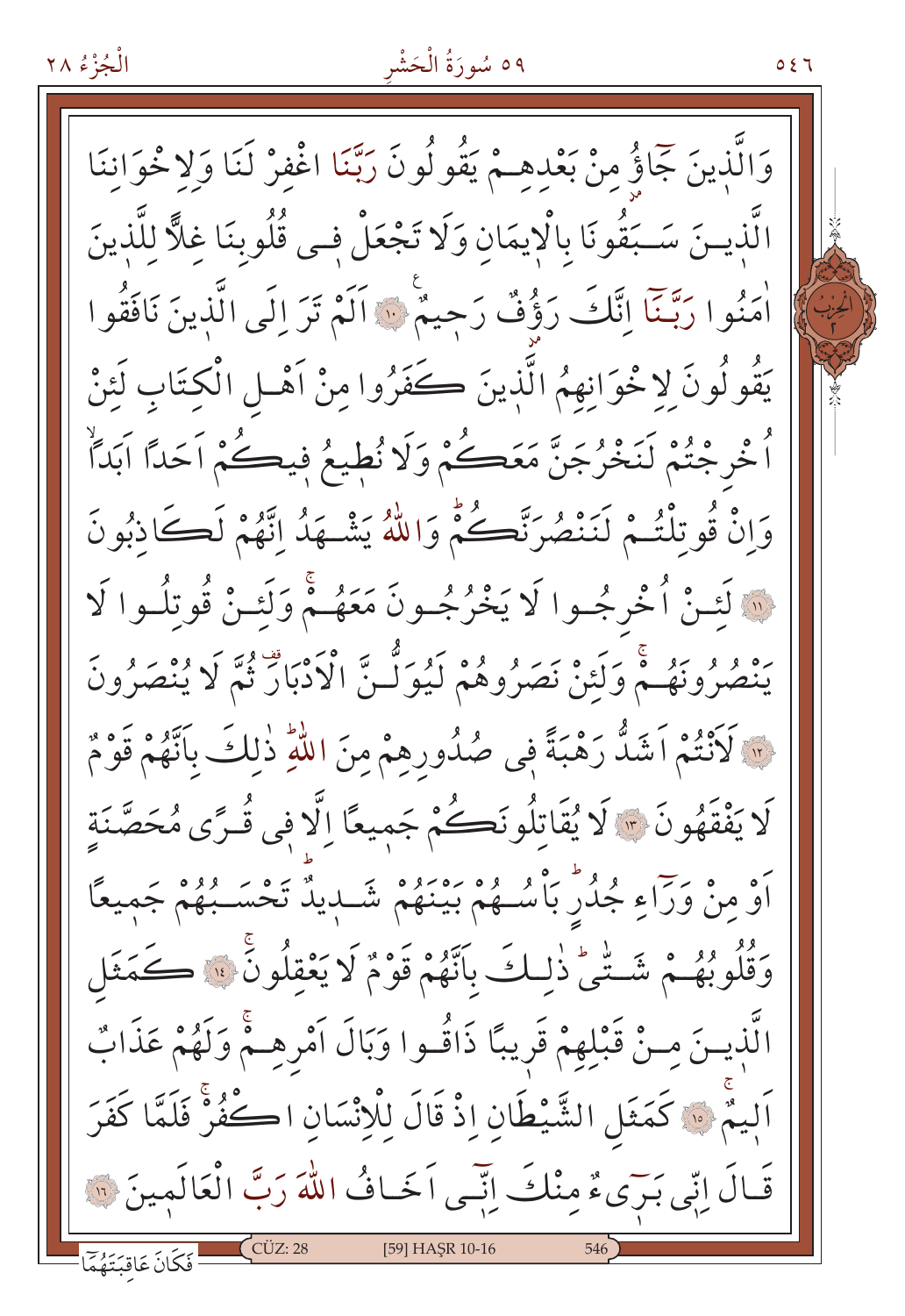فَكَانَ عَاقِبَتَهُمَّا اَنَّهُمَا فِي النَّـارِ خَالِدَيْنِ فِيهَا وَذٰلِكَ جَـزْؤُا الظَّالمِيـنَّ \* يَـّا اَيُّهَـا الَّذِيـنَ اٰمَنُـوا اتَّقُـوا اللَّهَ وَلْتَنْظُّرْ نَفْسٌ مَـا قَدَّمَتْ لغَـدٍّ وَاتَّقُـوا اللَّهِ إِنَّ اللَّهَ خَبِيرٌ بِمَا تَعْمَلُونَ ۚ إِلَّا تَكُونُوا كَالَّذِينَ نَسُـوا اللَّهَ فَأَنْسٰيهُمْ أَنْفُسَهُمْ أُولَٰٓئِكَ هُمُ الْفَاسِـقُونَ ۚ ۚ لَا يَسْـتَـوَى أَصْحَابُ النَّارِ وَأَصْحَابُ الْجَنَّـةُ أَصْحَابُ الْجَنَّة هُمُ الْفَائِزُونَ ۞ لَــوْ اَنْزَلْنَا هٰذَا الْقُرْاٰنَ عَلٰى جَبَلٍ لَرَاَيْتَهُ خَاشِــعًا مُتَصَدِّعًا مِنْ خَشْيَةِ اللَّهِ وَتِلْكَ الْأَمْثَـالُ نَضْرِبُهَـا لِلنَّـاسِ لَعَلَّهُمْ يَتَفَكَّرُونَ ۞ هُوَ اللَّهُ الَّذِي لَّا إِلَٰهَ إِلَّا هُوَّ عَالِمُ الْغَيْبِ وَالشَّـهَادَةِ هُـوَ الرَّحْمٰنُ الرَّحِيمُ \* هُـوَ اللهُ الَّذي لَا الْهَ الَّا هُوَّ اَلْمَلكُ الْقُدُّوسُ السَّلَامُ الْمُؤْمِنُ الْمُهَيْمِنُ الْعَزِيزُ الْجَبَّارُ الْمُتَكَبِّرُ سُبْحَانَ اللهِ عَمَّا يُشْرِكُونَ ۞ هُوَ اللهُ الْخَالِثُ الْبَارِئُ الْمُصَوَّرُ لَهُ الْأَسْمَاءُ الْكُسْنَى يُسَبِّحُ لَهُ مَا فِي السَّـٰمٰوَاتِ وَالْأَرْضَ وَهُوَ الْعَزِيزُ الْحَكِــِمُ لَهَ مَلَزِيَّةٌ مُّهُورَةُ الْمُمْتَحِنَة أِيَاتُهَا ١٣  $CÜZ:28$ [59] HAŞR 17-24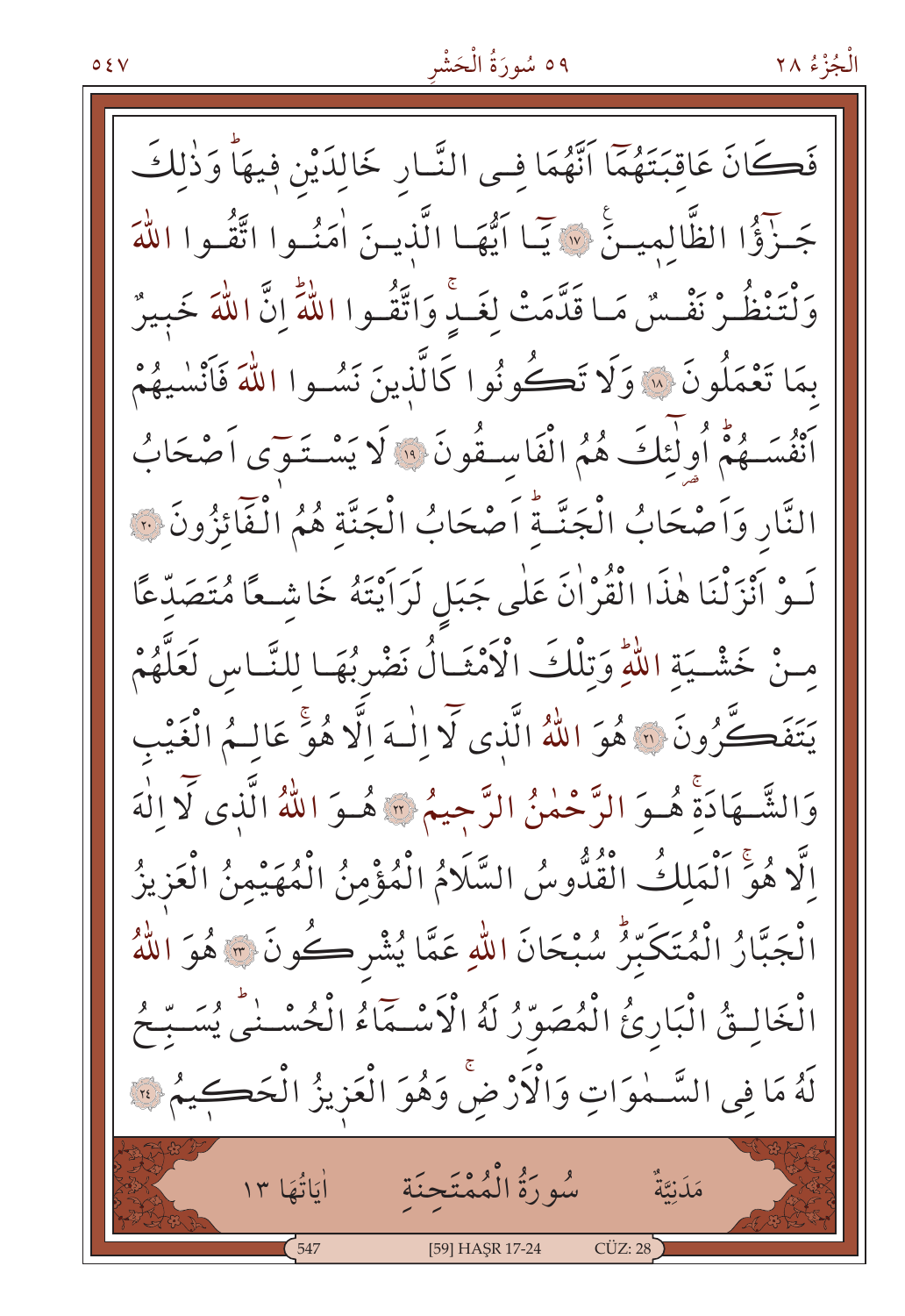# ٦٠ سُورَةُ الْمُمْتَحِنَةِ

بأمله أأجمر ألتحت يٓ ] أَيُّهَا الَّذِينَ اٰمَنُوا لَا تَتَّخذُوا عَدُوِّي وَعَدُوَّكُمْ أَوْلَيَّاءَ تُلْقُونَ اِلَيْهِمْ بِالْمَوَدَّةِ وَقَدْ كَفَرُوا بِمَا جَمَاءَكُمْ مِنَ الْحَتَّى يُخْرِجُونَ الرَّسُولَ وَإِيَّاكُمْ اَنْ تُؤْمِنُوا بِاللَّهِ رَبِّكُمُّ إِنْ كُنْتُمْ خَرَجْتُمْ جِهَادًا فِي سَبِيلِي وَابْتِغَاءَ مَرْضَاتِي تُسِيرُونَ اِلَيْهِمْ بِالْمَوَدَّةِ وَأَنَا اَعْلَمُ بِمَا أَخْفَيْتُمْ وَمَا أَعْلَنْتُمْ وَمَنْ يَفْعَلْهُ مِنْڪُمْ فَقَدْ ضَلَّ سَوَاءَ السَّبِيل نِ إِنْ يَثْقَفُو كُمْ يَكُونُوا لَكُمْ أَعْدَاءً وَيَبْسُطُوا الَيْڪُمْ أَيْدِيَهُمْ وَٱلْسِنَتَهُمْ بِالشَّوءِوَوَدُّوا لَوْ تَكْفُرُونَّ ۞ لَنْ تَنْفَعَكُمْ أَرْحَامُكُمْ وَلَّا اَوْلَادُكُمْ يَوْمَ الْقِيْمَةِ يَفْصِلُ بَيْنَكُمْ وَاللَّهُ بِمَا تَعْمَلُونَ بَصِيرٌ ﴿ قَدْ كَانَتْ لَكُمْ أُسْوَةٌ حَسَــنَةٌ فِي إبْرٰهِيمَ وَالَّذِينَ مَعَهُ إِذْ قَالُوا لِقَوْمِهِمْ إِنَّا بُرَعْوًّا مِنْكُمْ وَمِمَّا تَعْبُلُونَ مِنْ دُونِ اللَّهِ كَفَرْنَا بِكُمْ وَبَدَا بَيْنَنَا عِبَهُ مِنْكُمُ الْعَدَاوَةُ وَالْبَغْضَـاءُ آبَداً حَتّٰى تُؤْمِنُوا بِاللّٰهِ وَحْدَهُ إِلَّا قَوْلَ إِبْرٰهِيمَ لاَبِيهِ لَاَسْتَغْفِرَنَّ لَكَ وَمَّا اَمْلِكُ لَكَ مِنَ اللّهِ مِنْ شَيْءٍ رَبَّنَا عَلَيْكَ تَوَكَّلْنَا وَإِلَيْكَ أَنَبْنَا وَإِلَيْكَ الْمَصِيرُ ﴾ رَبَّنَا لَا تَجْعَلْنَا فِتْنَـةً للَّذينَ كَفَرُوا وَاغْفِرْ لَنَا رَبَّنَاْ اِنَّكَ أَنْـتَ الْعَزِيزُ الْحَكِيمُ فَ [60] MÜMTEHİNE 1-5

 $05\Lambda$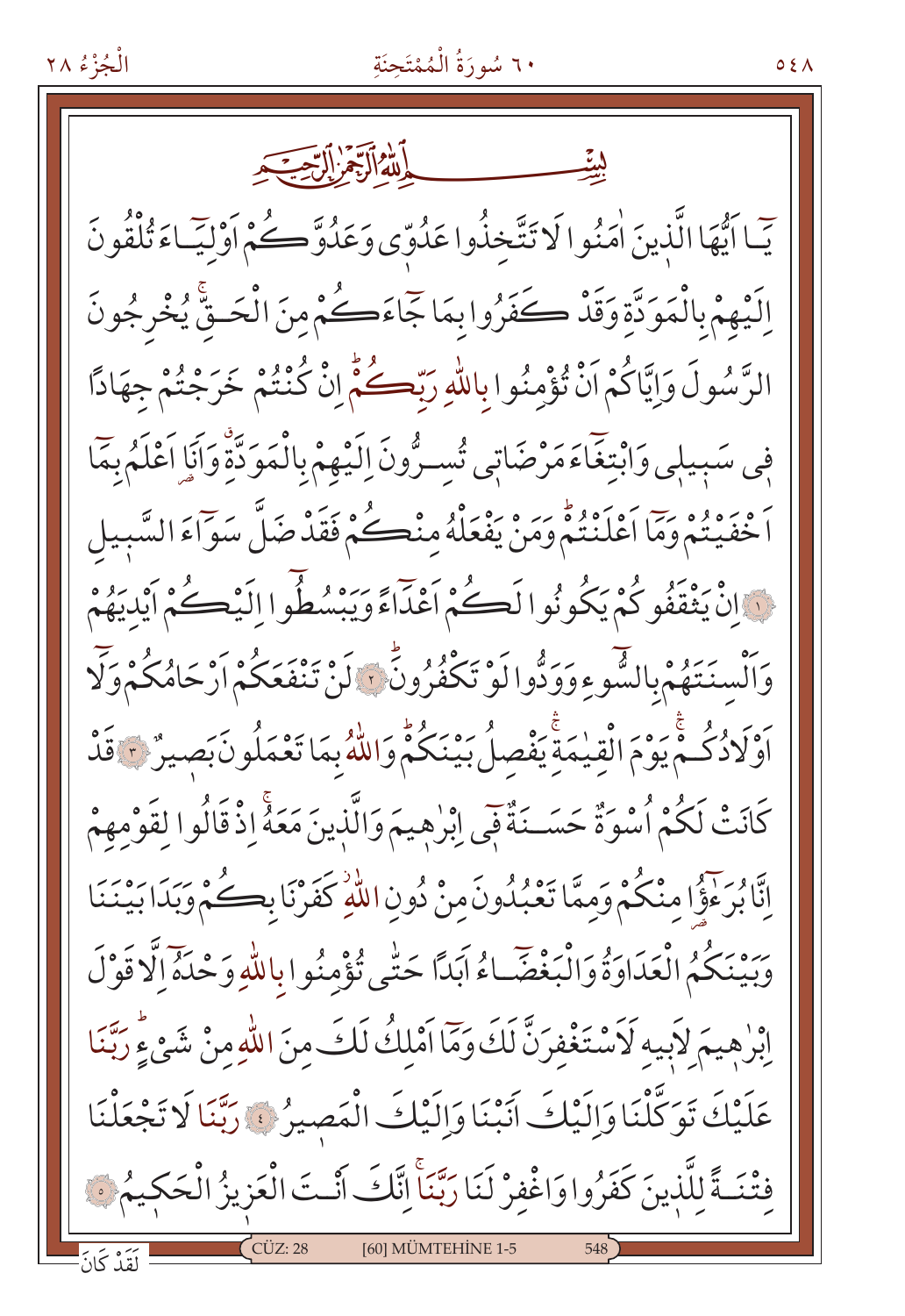### ٦٠ سُورَةُ الْمُمْتَجِنَةِ

الْجُزْءُ ٢٨

كَمَّدُ كَانَ لَكُمْ فِيهِمْ أُسْوَةٌ حَسَنَةٌ لِمَنْ كَانَ يَرْجُوا اللَّهَ وَالْيَوْمَ الْأَخِرُّ رَ بِهِ وَيَرَوَنَّ فَإِنَّ اللَّهَ هُوَ الْغَنِيُّ الْحَمِيلُونَ عَسَى اللَّهُ أَنْ يَجْعَلَ بَيْنَكُمْ رَ وَبَيْــنَ الَّذِينَ عَادَيْتُمْ مِنْهُمْ مَوَدَّةً وَاللَّهُ قَدِيـرٌ وَاللَّهُ غَفُورٌ رَحِيمٌ ٧ لَا يَنْهٰيكُمُ اللّٰهُ عَنِ الَّذِينَ لَمْ يُقَاتِلُوكُمْ فِي الدِّينِ وَلَمْ يُخْرِجُوكُمْ مِنْ دِيَارِكُمْ أَنْ تَبَرُّوهُمْ وَتُقْسِطُوا إِلَيْهِمْ إِنَّ اللَّهَ يُحِبُّ الْمُقْسِطِينَ ﴾ إِنَّمَا يَنْهٰدِكُمُ اللَّهُ عَنِ الَّذِينَ قَاتَلُوكُمْ فِي الدِّينِ وَاَخْرَجُو كُمْ مِنْ دِيَارِكُمْ وَظَاهَرُوا عَلَى اِخْرَاجِكُمْ أَنْ تَوَلَّوْهُـمْ وَمَنْ يَتَوَلَّهُمْ فَأُولَٰئِكَ هُمُ الظَّالِمُونَ ﴾ يَآ ايُّهَا الَّذِينَ اٰمَنُوا إِذَا جَاءَكُمُ الْمُؤْمِنَاتُ مُهَاجِرَاتٍفَامْتَجِنُوهُنَّ اللَّهُ اَعْلَمُ بِإِيمَانِهِنَّ فَإِنْ عَلِمْتُمُوهُنَّ مُؤْمِنَاتٍ فَلَا تَرْجِعُوهُنَّ إِلَى الْكُفَّارُّ لَاهُنَّ حِلٌّ لَهُمْ وَلَاهُـمْ يَحِلُّونَ لَهُنٌّ وَاتُوهُمْ مَا انْفَقُواْ وَلَا جُنَاحَ عَلَيْكُمْ اَنْ تَنْكَحُوهُنَّ إِذَا اتَّيْتُمُوهُنَّ ٱجُورَهُنَّ وَلَاتُمْسِكُوابِعِصَمِ الْكَوَافِرِ وَسْــَٰٓلُوامٓا انْفَقْتُمْ وَلْيَسْــَٰٓلُوا مَّا أَنْفَقُوا ذٰلِكُمْ حُكْمُ اللّهِ يَحْكُمُ بَيْنَكُمّْ وَاللّهُ عَلِيمٌ حَكِيمٌ ۚ وَإِنْ فَاتَكُمْ شَيْءٌمِنْ أَزْوَاجِكُمْ إِلَى الْكُفَّارِ فَعَاقَبْتُمْ فَاْتُوا الَّذِينَ ذَهَبَتْ اَزْوَاجُهُـمْ مِثْلَ مَاۤ اَنْفَقُـواْ وَاتَّقُـوا اللّٰهَ الَّـّٰذِى اَنْتُمْ بِـهِ مُؤْمِنُونَ ۞ [60] MÜMTEHİNE 6-11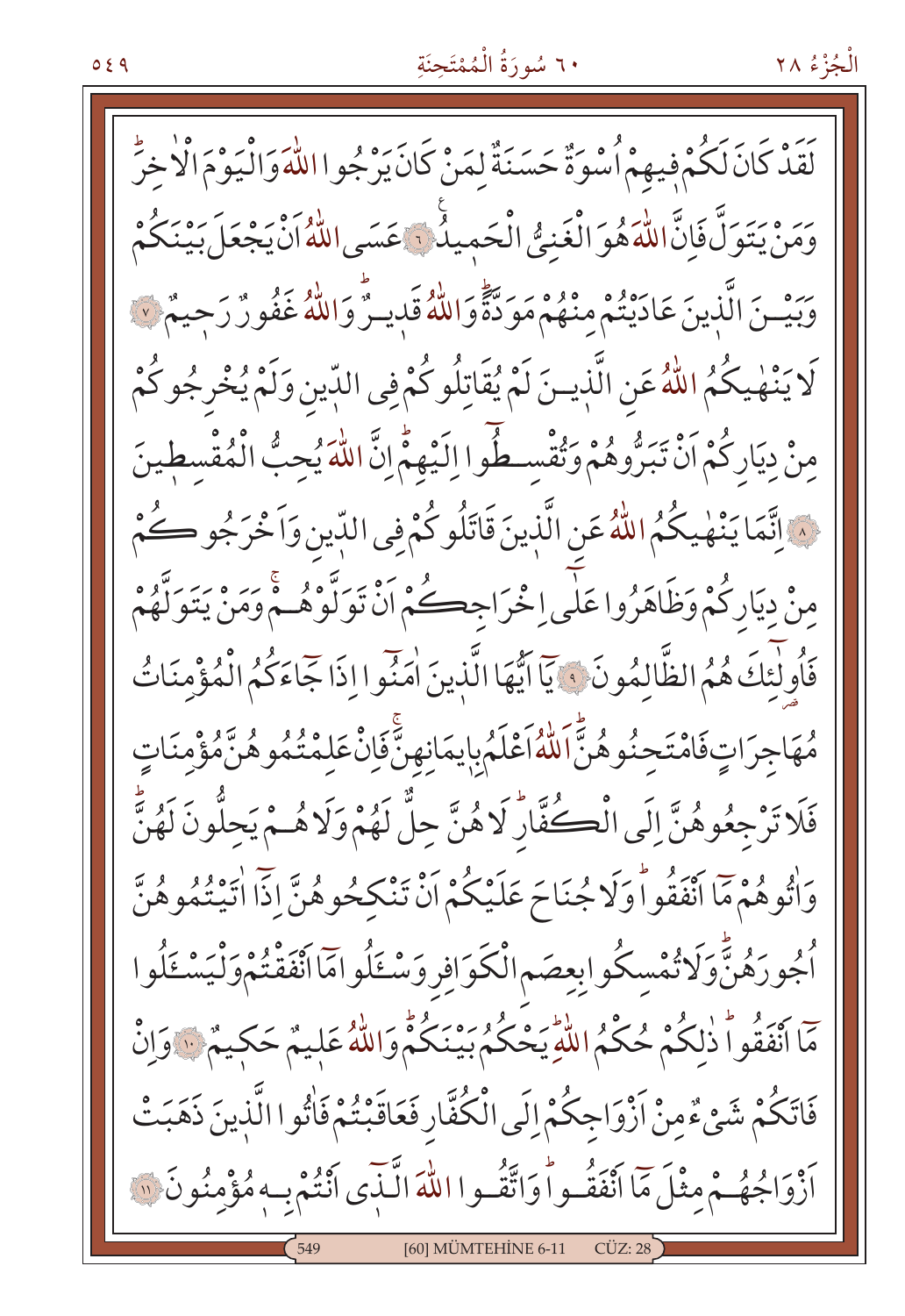# ٦٠ سُورَةُ الْمُمْتَحِنَةِ

، ه ه

يِّمَا أَيُّهَا النَّبِّسُّ إِذَا جِّاءَكَ الْمُؤْمِنَـاتُ يُبَايِعْنَكَ عَلَى أَنْ لَا يُشْرِكْنَ بِاللَّهِ شَيْــًا وَلَا يَسْرِقْنَ وَلَا يَزْنِينَ وَلَا يَقْتُلْنَ آوْلَادَهُنَّ وَلَا يَأْتِينَ بِبُهْتَانِ يَفْتَرِينَهُ بَيْنَ اَيْدِيهِنَّ وَاَرْجُلِهِنَّ وَلَا يَعْصِينَكَ فِي مَعْرُوفٍ فَبَايِعْهُنَّ وَاسْتَغْفِرْ لَهُنَّ اللَّهِ إِنَّ اللَّهَ غَفُورٌ رَحِيمٌ · يَبَـا أَيُّهَا الَّذِينَ اٰمَنُوا لَا تَتَوَلَّـوْا قَوْمًا غَضبَ اللَّهُ عَلَيْهِمْ قَدْ يَئْسُوامِنَ الْأَخِرَةِ كَمَا يَئْسَ الْكُفَّارُمِنْ أَصْحَابِ الْقُبُورِيِّ سُورَةُ الصَّفِّ أَيَاتُهَا ١٤ مَلَىٰتَةٌ لِيتِّ سَـبَّحَ لِلّٰهِ مَا فِي السَّـمٰوَاتِ وَمَا فِي الْأَرْضَ وَهُـوَ الْعَزِيزُ الْحَكِيمُ ﴾ آيَّا اَيُّهَا الَّذِينَ اٰمَنُوا لِمَ تَقُولُونَ مَا لَا تَفْعَلُونَ ۚ وَالصَّحْبُرَ مَقْتًا عِنْـدَ اللّهِ أَنْ تَقُولُوا مَـا لَا تَفْعَلُونَ نَ إِنَّ اللَّهَ يُحِبُّ الَّذِينَ يُقَاتِلُونَ فِي سَـبِيلِهِ صَفًّا كَانَّهُمْ بُنْيَـانٌ مَرْصُـوصٌ فَ وَإِذْ قَـالَ مُوسٰـى لِقَوْمِهِ يَا قَـوْمِ لَمَ تُؤْذُونَنِي وَقَدْ تَعْلَمُونَ اَبِّي رَسُولُ اللّٰهِ إِلَيْكُمْ فَلَمَّا زَاغُوا اَزَاغَ اللَّهُ قُلُوبَهُـمُّ وَاللَّهُ لَا يَهْدِى الْقَـوْمَ الْفَاسـقِينَ ۞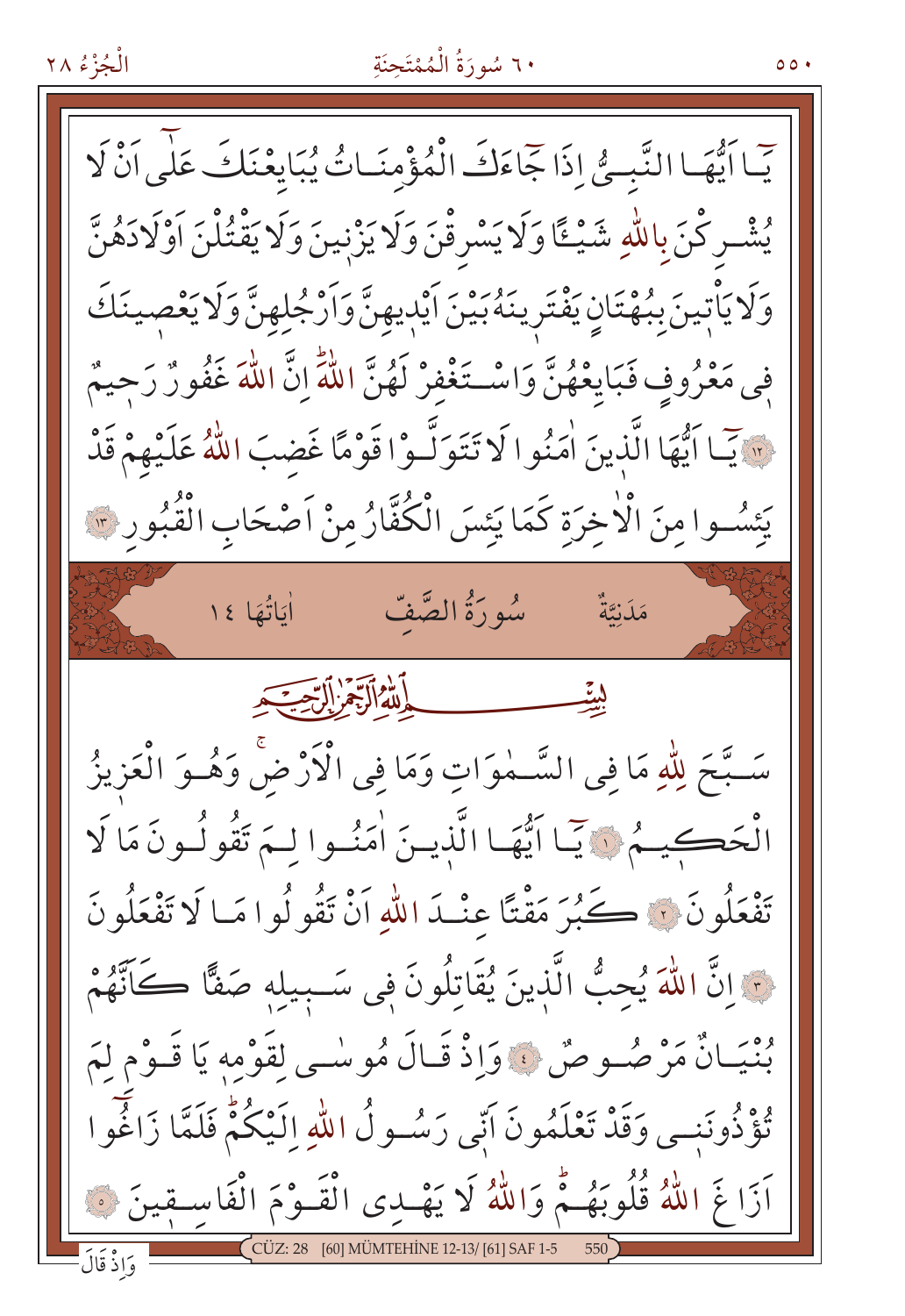#### ٦١ سُورَةُ الصَّفِّ

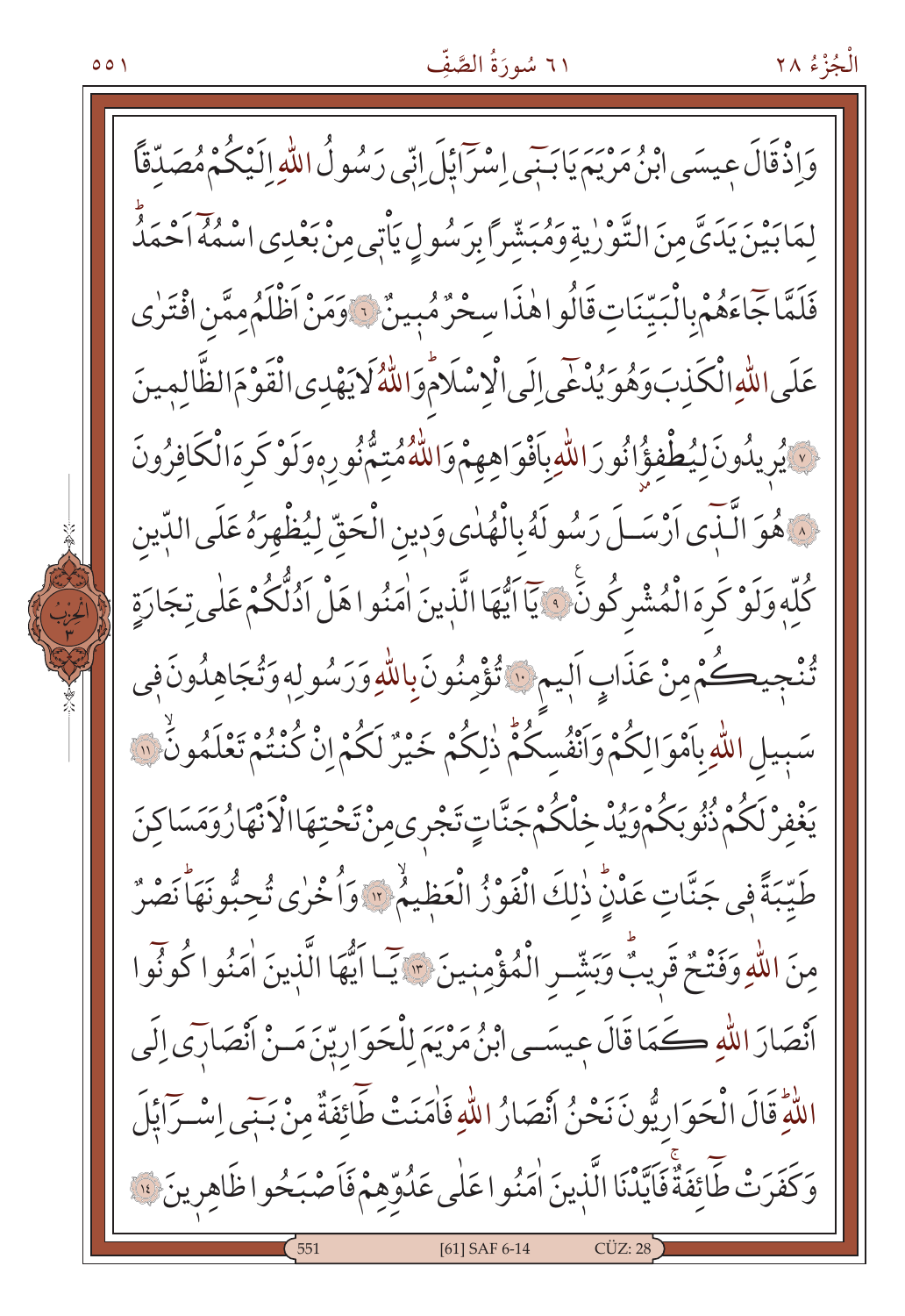الْجُزْءُ ٢٨

٦٢ سُورَةُ الْجُمُعَةِ

مَلَىٰتَةٌ لأملة الآجم التحقيقه يُسَبِّحُ لِلَّهِ مَا فِي السَّمٰوَاتِ وَمَا فِي الْأَرْضِ الْمَلِكِ الْقُدُّوس الْعَزِيزِ الْحَكِيمِ ﴾ هُوَ الَّذِي بَعَثَ فِي الْأُمِّيِّنَ رَسُـو لَا مِنْهُمْ يَتْلُوا عَلَيْهِمْ اٰيَاتِهِ وَيُزَكِّيهِمْ وَيُعَلِّمُهُمُ الْكِتَـَابَ وَالْحِكْمَةَ وَإِنْ كَانُوا مِنْ قَبْلُ لَفِي ضَلَالٍ مُبِيسٌ ۚ وَالْخَرِينَ مِنْهُمْ لَمَّا يَلْحَقُوا بِهِمْ وَهُوَ الْعَزِيزُ الْحَكِيمُ \* ذٰلِكَ فَضْلُ اللّهِ يُؤْتِيهِ مَنْ يَتَّبَاءُ وَاللَّهُ ذُو الْفَضْلِ الْعَظِيمِ ﴾ مَثَــلُ الَّذِينَ حُمِّلُوا التَّوْرٰيةَ ثُمَّ لَمْ يَحْمِلُوهَا كَمَثَلِ الْحِمَارِ يَحْمِلُ اَسْـفَاراً بِئْسَ مَثَلُ الْقَوْمِ الَّذِينَ كَذَّبُوا بِاٰيَـاتِ اللَّهِ وَاللَّهُ لَا يَهْدِى الْقَوْمَ الظَّالمينَ ۞ قُلْ يَاۤ اَيُّهَا الَّذِينَ هَادُوا اِنْ زَعَمْتُمْ اَتَّكُمْ اَوْلِيَاۤءُ لِلَّهِ مِنْ دُونِ النَّاسِ فَتَمَنَّوُا الْمَوْتَ إِنْ كُنْتُمْ صَادقينَ لِهِ وَلَا يَتَمَنَّوْنَـهُ آبَـداً بِمَا قَدَّمَتْ آيْدِيهِـمّْ وَاللّهُ عَلِيمٌ بِالظَّالِمِينَ لِ ۚ قُـلْ إِنَّ الْمَوْتَ الَّذِي تَفِرُّونَ مِنْـ 4ُ فَإِنَّهُ مُلَاقِيكُمْ ثُمَّ تُرَدُّونَ اِلٰى عَالِمِ الْغَيْبِ وَالشَّــهَادَةِ فَيُنَبِّئُكُمْ بِمَـا كُنْتُمْ تَعْمَلُونَ ۞ [62] CUMA 1-8

 $001$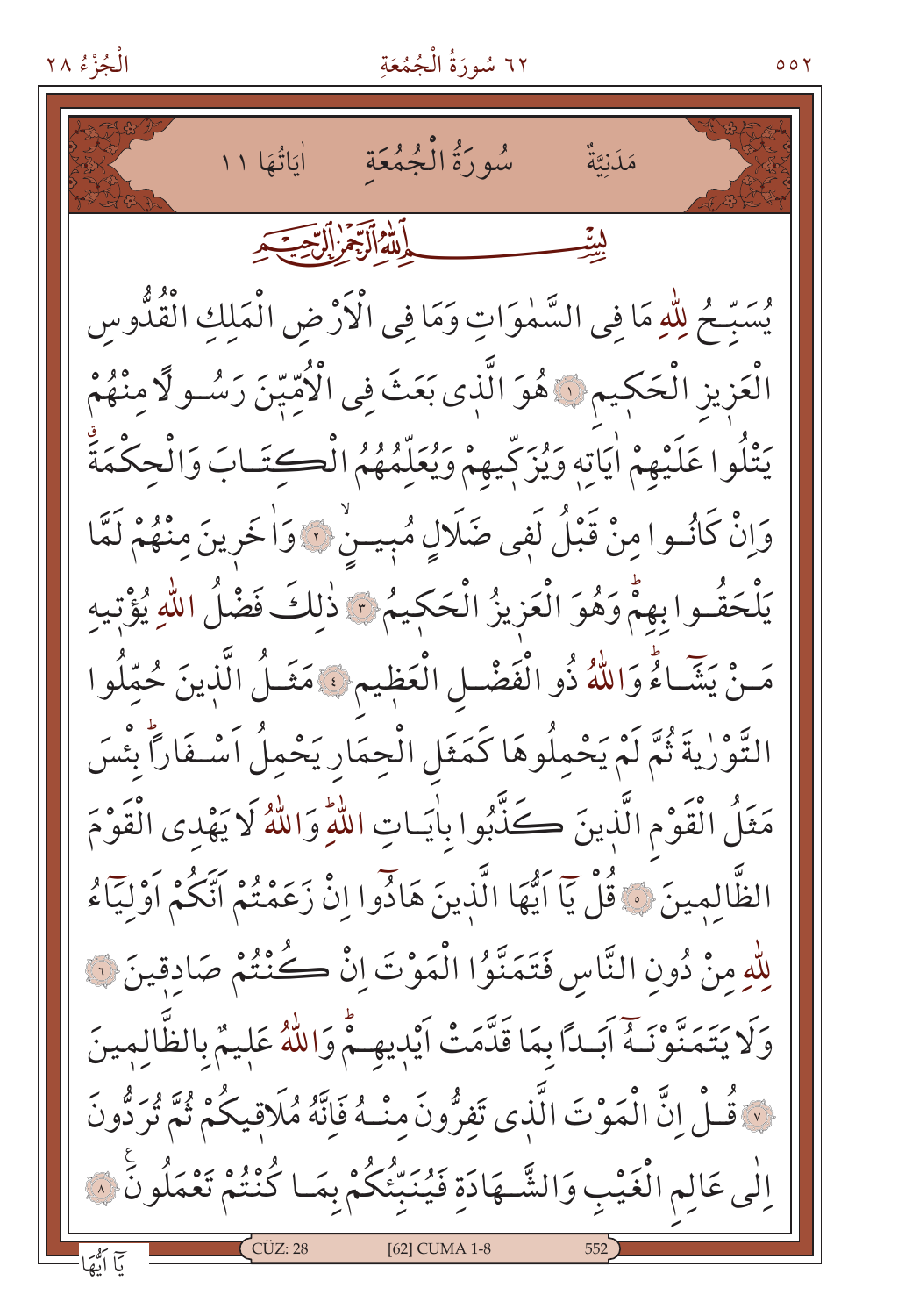#### ٥٥٣

# ٦٢ سُورَةُ الْجُمُعَةِ

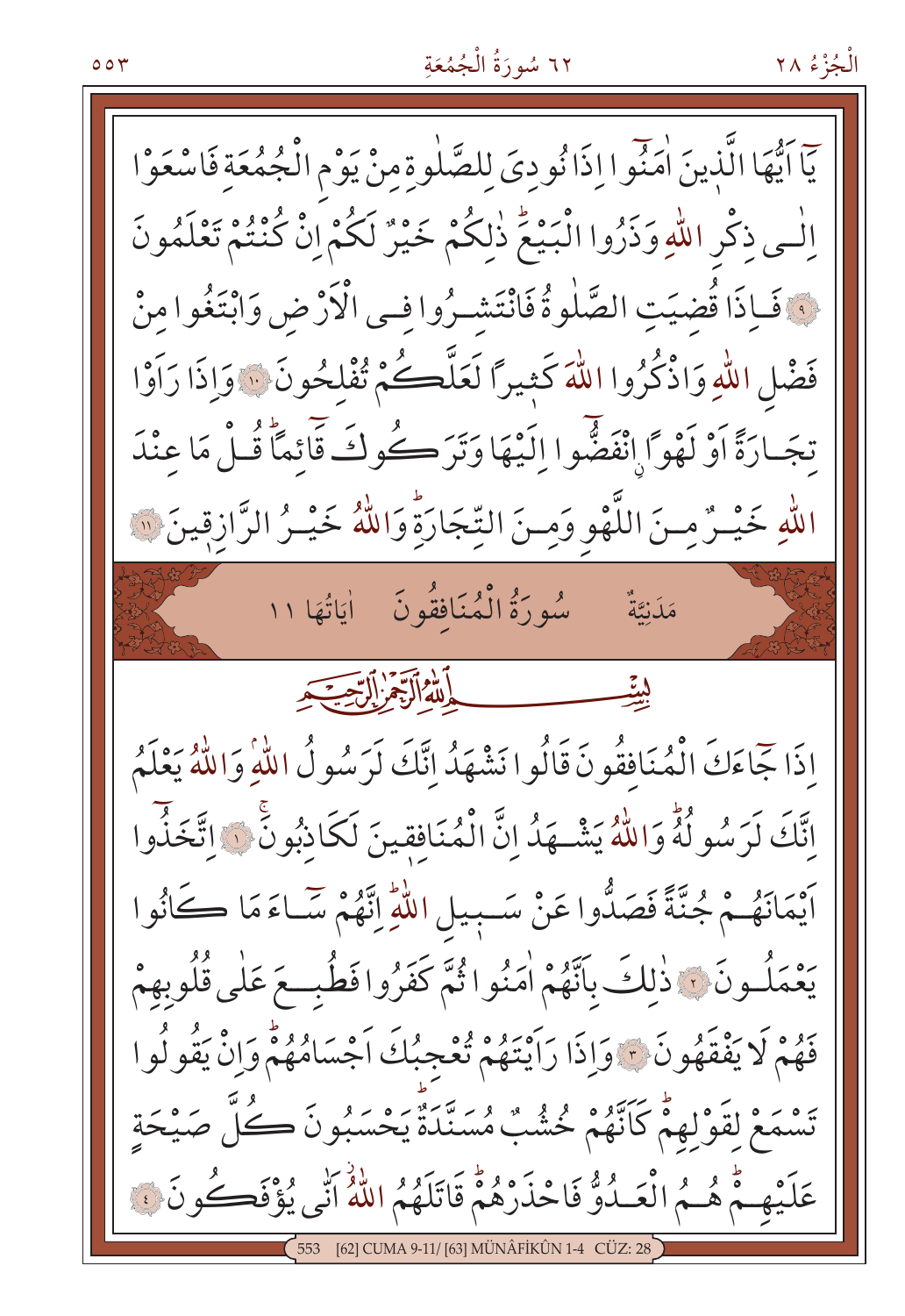#### ٦٣ سُورَةُ الْمُنَافِقُونَ

وَإِذَا قِيلَ لَهُمْ تَعَالَوْا يَسْتَغْفِرْ لَكُمْ رَسُولُ اللّهِ لَوَّوْا رؤسهُمْ وَرَايْتُهُمْ يَصُدُّونَ وَهُمْ مُسْتَكَـٰبِرُونَ ۞ سَـوَاءٌ عَلَيْهِمْ أَسْتَغْفَرْتَ لَهُمْ أَمْ لَمْ تَسْتَغْفِرْ لَهُمْ لَنْ يَغْفِرَ اللَّهُ لَهُمْ إِنَّ اللَّهَ لَا يَهْدِى الْقَـوْمَ الْفَاسِـقِينَ لَهُ هُمُ الَّذِيـنَ يَقُولُونَ لَا تُنْفِقُوا عَلَى مَـنْ عِنْدَ رَسُـولِ اللّهِ حَتّٰـى يَنْفَضُّواْ وَلِلّهِ خَزّائِنُ السَّـمٰوَاتِ وَالْأَرْضِ وَلٰكِنَّ الْمُنَافِقِينَ لَا يَفْقَهُونَ لاَ يَقُولُونَ لَئِنْ رَجَعْنَا إِلَى الْمَدِينَةِ لَيُخْرِجَنَّ الْأَعَزُّ منْهَا الْأَذَلَّ وَلِلّهِ الْعِزَّةُ وَلِرَسُولِهِ وَلِلْمُؤْمِنِينَ وَلِصَحِنَّ الْمُنَافِقِينَ لَا يَعْلَمُونَ ۚ ﴾ يَآ اَيُّهَا الَّذِينَ اٰمَنُوا لَا تُلْهِڪُمْ اَمْوَالُكُمْ وَلَّا اَوْلَادُكُمْ عَنْ ذِكْرِ اللَّهِ وَمَنْ يَفْعَلْ ذٰلِكَ فَأُولٰئكَ هُمُ الْخَاسِرُونَ ﴾ وَأَنْفِقُوا مِمَّا رَزَقْنَا كُمْ مِنْ قَبْلِ أَنْ يَأْتِيَ اَحَدَكُمُ الْمَوْتُ فَيَقُولَ رَبِّ لَـوْلَّا اَخَّرْتَنِي إِلَى اَجَل قَرِيبٌ فَاَصَّدَّقَ وَاَكْنُ مِنَ الصَّالِحِينَ ۞ وَلَنْ يُؤَخِّرَ اللَّهُ نَفْسًا إِذَا جَّـاءَ اَجَلُهَـاً وَاللَّهُ خَبِيـرٌ بِمَـا تَعْمَلُـونَ ۞ أَيَاتُهَا لِمَنْ السَّغَابُنِ إِيَاتُهَا ١٨ مَدَنِيَّةٌ  $C\ddot{C}Z:28$ [63] MÜNÂFİKÛN 5-11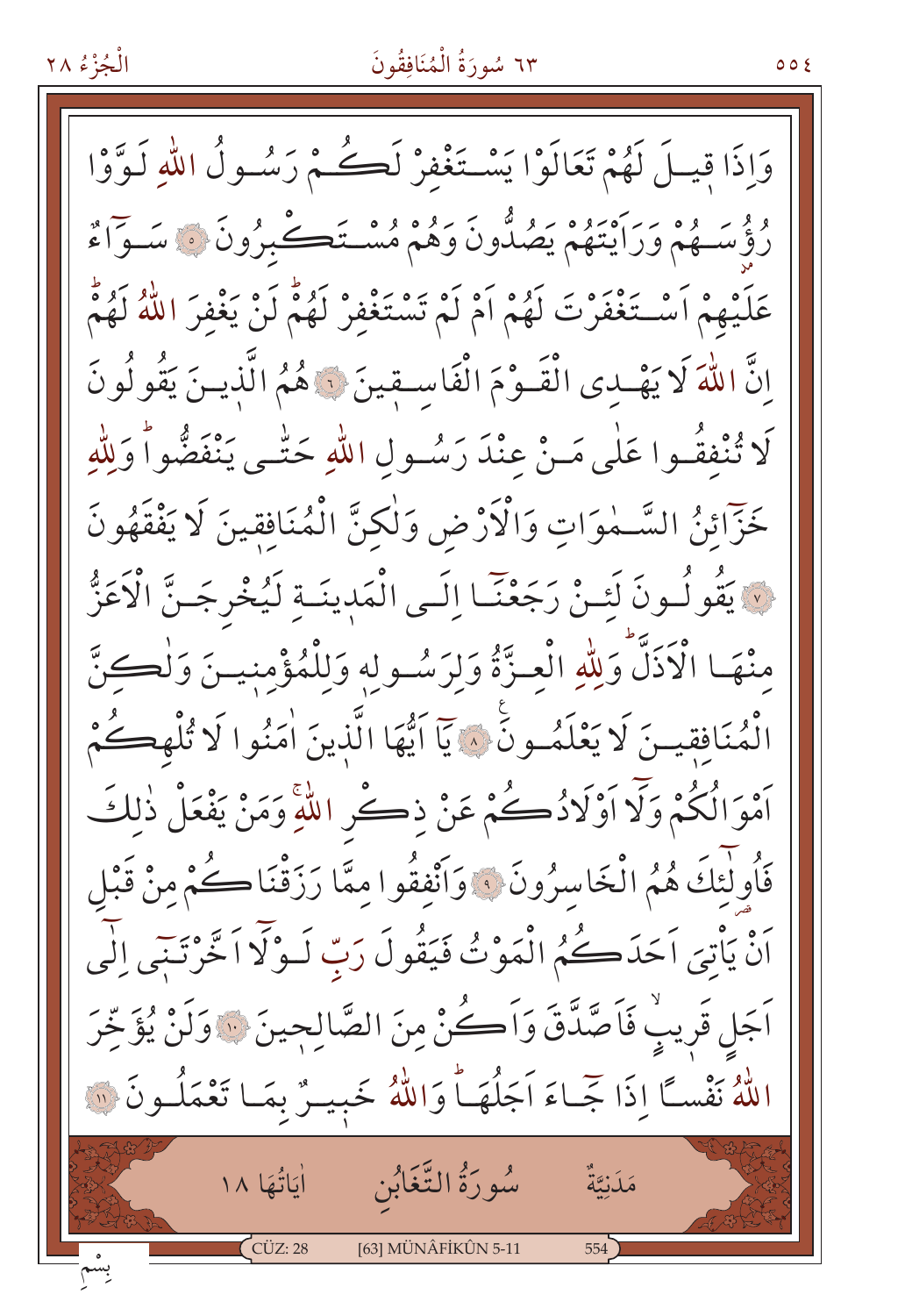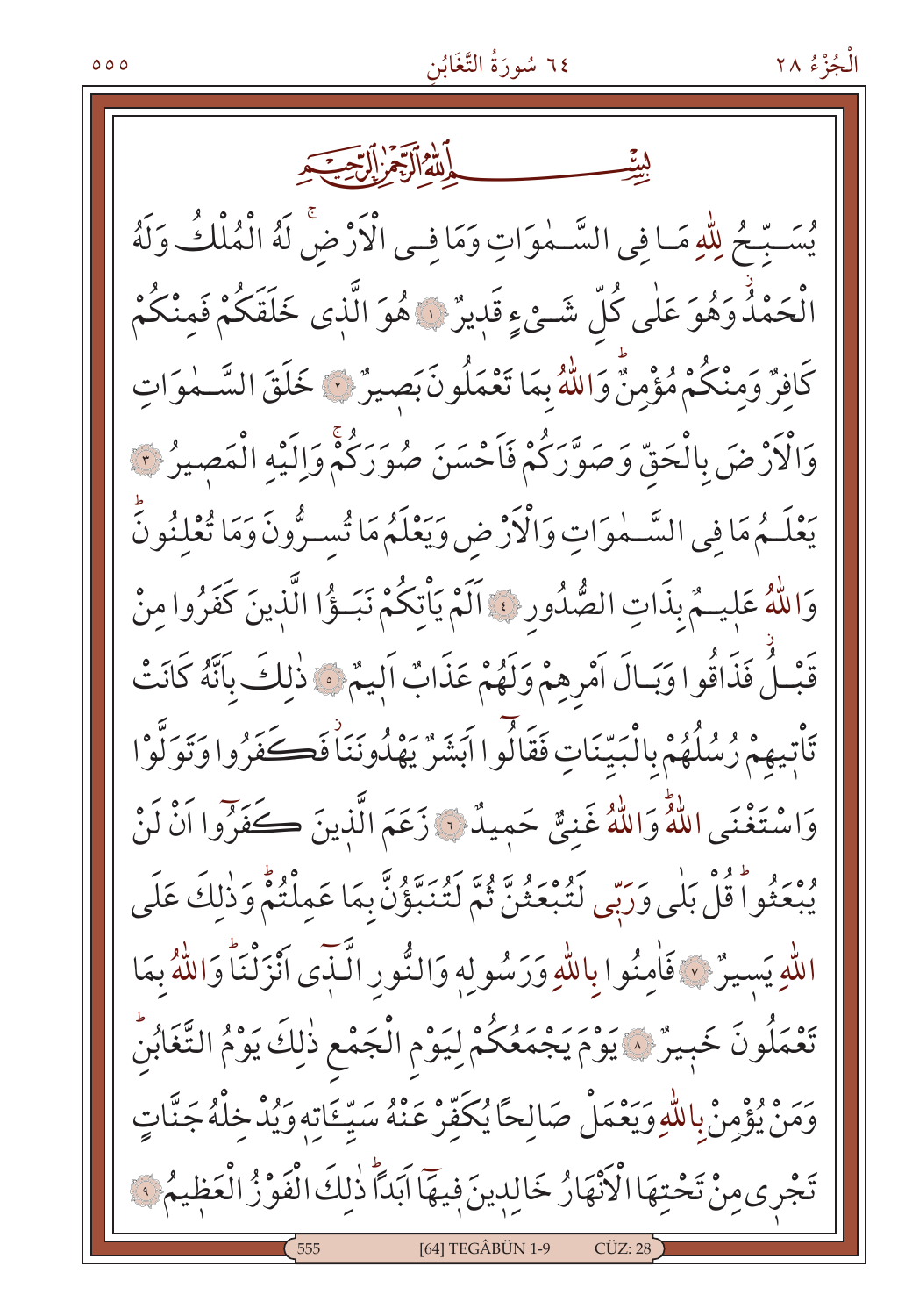#### ٢٤ سُورَةُ التَّغَابُنِ

٥٥٦

وَالَّذِينَ كَفَرُوا وَكَذَّبُوا بِاٰيَاتِنَا أُولَٰئِكَ آَصْحَابُ النَّار خَالِدِينَ فِيهَـاً وَبِئْسَ الْمَصِيرُ ۞ مَمَّا اَصَابَ مـنْ مُصِيبَة اِلَّا بِاِذْنِ اللَّهِ وَمَـنْ يُؤْمِـنْ بِاللَّهِ يَهْـدِ قَلْبَهُ وَاللَّهُ بِكُلّ شَّيْءٍ عَلِيهٌ، ﴿ وَأَطِيعُهِوا اللَّهَ وَأَطِيعُوا الرَّسُولُ فَإِنّْ تَوَلَّيْتُمْ فَإِنَّمَا عَلٰـى رَسُـولِنَا الْبَـلَا مُّ الْمُبِيـنُ ۞ اَللّٰهُ لَّا الْـهَ الَّا هُـوٌّ وَعَلَى اللَّهِ فَلْيَتَوَكَّلِ الْمُؤْمِنُونَ \* يَآا اَيُّهَا الَّذِينَ اٰمَنُوا اِنَّ مِنْ أَزْوَاجِكُمْ وَاَوْلَادِكُمْ عَدُوًّا لَڪُمْ فَاحْذَرُوهُمْ وَإِنْ تَعْفُـوا وَتَصْفَحُـوا وَتَغْفِرُوا فَإِنَّ اللَّهَ غَفُورٌ رَحِيمٌ ۚ إِنَّمَّا أَمْوَالُكُمْ وَأَوْلَادُكُ كُمْ فِتْنَةٌ وَاللَّهُ عِنْـذَهَ أَجْـرٌ عَظِيـمٌ ۚ ۚ فَاتَّقُـوا اللَّهَ مَـا اسْـتَطَعْنُمْ وَاسْمَعُوا وَأَطِيعُوا وَأَنْفَقُوا خَيْرًا لِأَنْفُسِكُمْ وَمَنْ يُوقَ شُّحَّ نَفْسِهِ فَأُولَٰئِكَ هُمُ الْمُفْلِحُونَ ۚ وَ إِنْ تُقْرِضُوا اللَّهَ قَرْضًا حَسَنًا يُضَاعِفْهُ لَكُمْ وَيَغْفِرْ لَكُمّْ وَاللَّهُ شَكُورٌ حَلِيهُمْ لِلَّهِ عَالِمُ الْغَيْبِ وَالشَّـهَادَةِ الْعَزِيزُ الْحَكِيمُ لِلَّهِ سُورَةُ الطَّلَاق مَلَنِيَّةٌ أَمَانُّفَا ١٢ CÜZ: 28 [64] TEGÂBÜN 10-18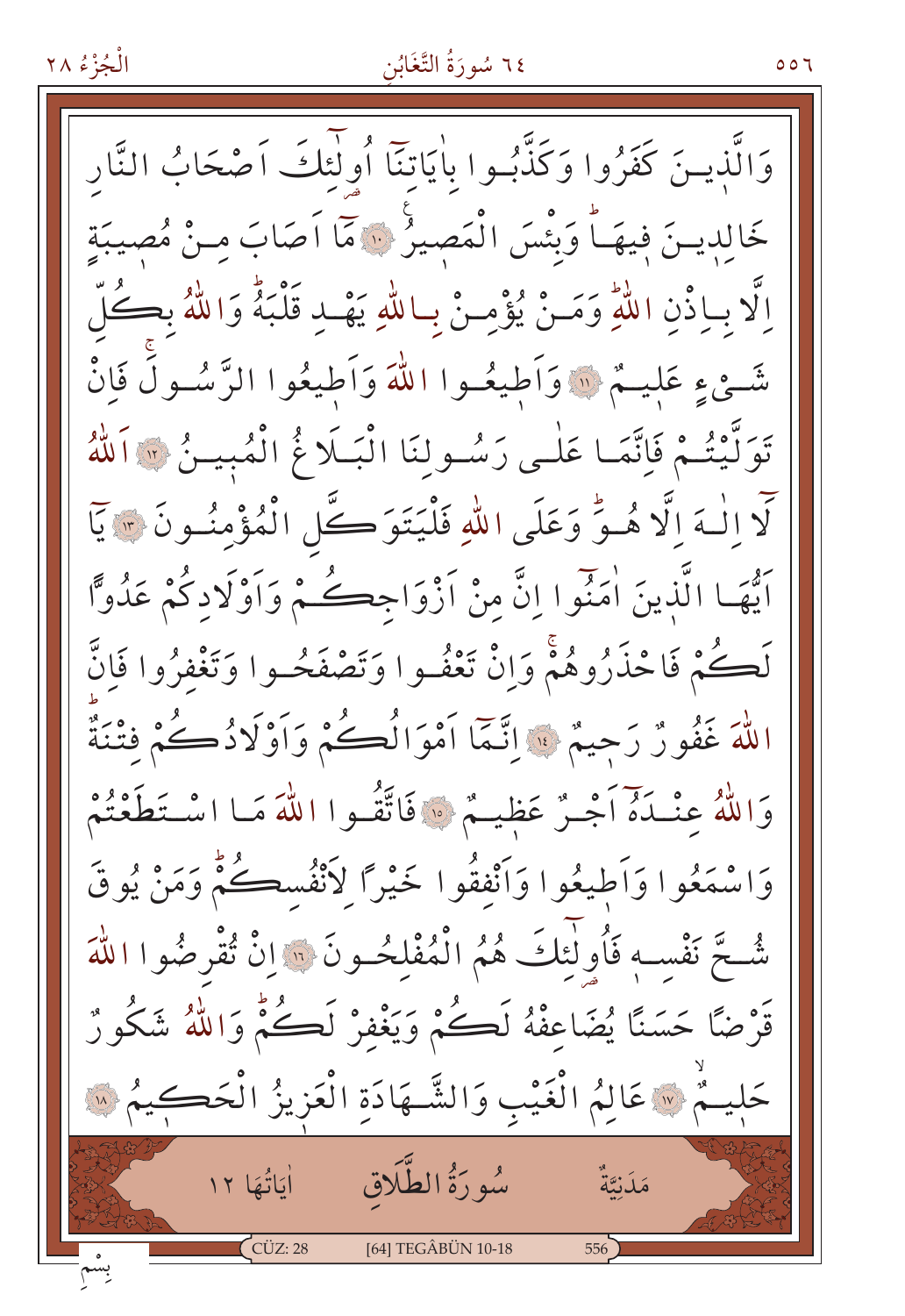### ٦٥ سُورَةُ الطَّلَاقِ

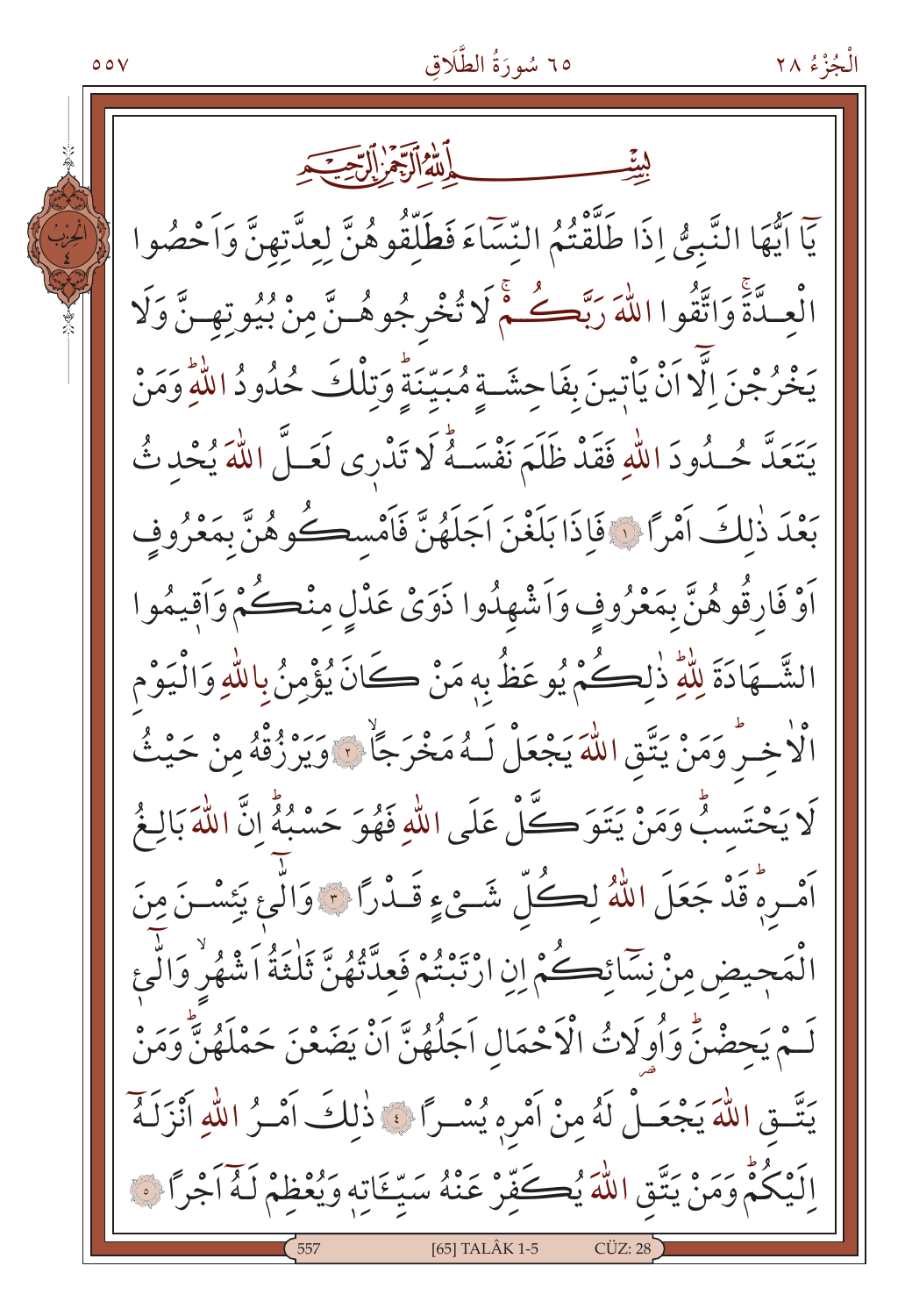# ٦٥ سُورَةُ الطَّلَاق

ٞۺ۫ڮڹؙٛۅۿؙڹؓمنْ حَيْثُ سَكَنْتُمْمِنْ وُجْدِكُمْ وَلَاتُّضَارُّوهُنَّ لتُضَيِّقُوا عَلَيْهِنَّ وَإِنْ كُنَّ أُوِلَاتٍ حَمْلٍ فَأَنْفِقُوا عَلَيْهِنَّ حَتّٰى يَضَعْنَ حَمْلَهُنَّ فَـاِنْ أَرْضَعْنَ لَكُمْ فَاتُوهُنَّ أَجُورَهُنَّ وَأَتَمِرُوا بَيْنَكُمْ بِمَعْرُوفٍ وَإِنْ تَعَاسَــرْتُمْ فَسَــتُرْضَعُ لَـهُ أُخْرٰىٍّ لِّهُ لِّمُنْفَقْ ذُو سَعَةِ منْ سَعَتهُ وَمَنْ قُدرَ عَلَيْهِ رِزْقُهُ فَلْيُنْفِقْ مِمَّا اٰتِّيهُ اللَّهُ لَا يُكَلِّفُ اللَّهُ نَفْساً إِلَّا مَّا الديماً سَيَجْعَلُ اللَّهُ بَعْدَ عُسْرِ يُسْرًا ۚ ﴾ وَكَايِّنْ مِنْ قَرْيَةٍ عَتَتْ عَنْ اَمْرِ رَبِّهَا وَرُسُلِهِ فَحَاسَـبْنَاهَا حِسَابًا شَديدًا وَعَذَّبْنَاهَا عَذَابًا نُكْرًا فَذَاقَتْ وَبَالَ أَمْرِهَا وَكَانَ عَاقِبَةُ أَمْرِهَا حُسْرًا ﴾ أَعَدَّ اللَّهُ لَهُمْ عَذَابًا شَبِيدًا فَاتَّقُوا اللَّهَ يَاۤ أُولِي الْأَلْبَابِّ اَلَّذِينَ اٰمَنُواْ قَدْ اَنْزَلَ اللَّهُ اِلَيْكُمْ ذِكْراً ۚ ۚ ۚ رَسُـولَا يَتْلُوا عَلَيْكُمْ اٰيَاتِ اللّٰهِ مُبَيِّنَاتٍ لِيُخْرِجَ الَّذينَ اٰمَنُوا وَعَمِلُوا الصَّالِحَاتِ مِنَ الظُّلُمَاتِ اِلَـى النُّورُ وَمَنْ يُؤْمِنْ بِاللَّهِ وَيَعْمَلْ صَالِحًا يُدْخِلْهُ جَنَّاتٍ تَجْرى مِنْ تَحْتِهَا الْأَنْهَارُ خَالِدِينَ فِيهَا آَبَداً قَدْ آَحْسَــنَ اللَّهُ لَهُ رِزْقاً ۚ لاَ اَللَّهُ الَّذِي خَلَقَ سَبْعَ سَّمُوَاتٍ وَمِنَ الْأَرْضِ مِثْلَهُ نِّ يَتَنَزَّلُ الْأَمْرُ بَيْنَهُ نَّ لِتَعْلَمُوا اَنَّ اللَّهَ عَلَى كُلِّ شَـيْءٍ قَدِيرٌ وَاَنَّ اللَّهَ قَدْ اَحَاطَ بِڪُلِّ شَيْءٍ عِلْمًا ۞ [65] TALÂK 6-12

 $00<sub>A</sub>$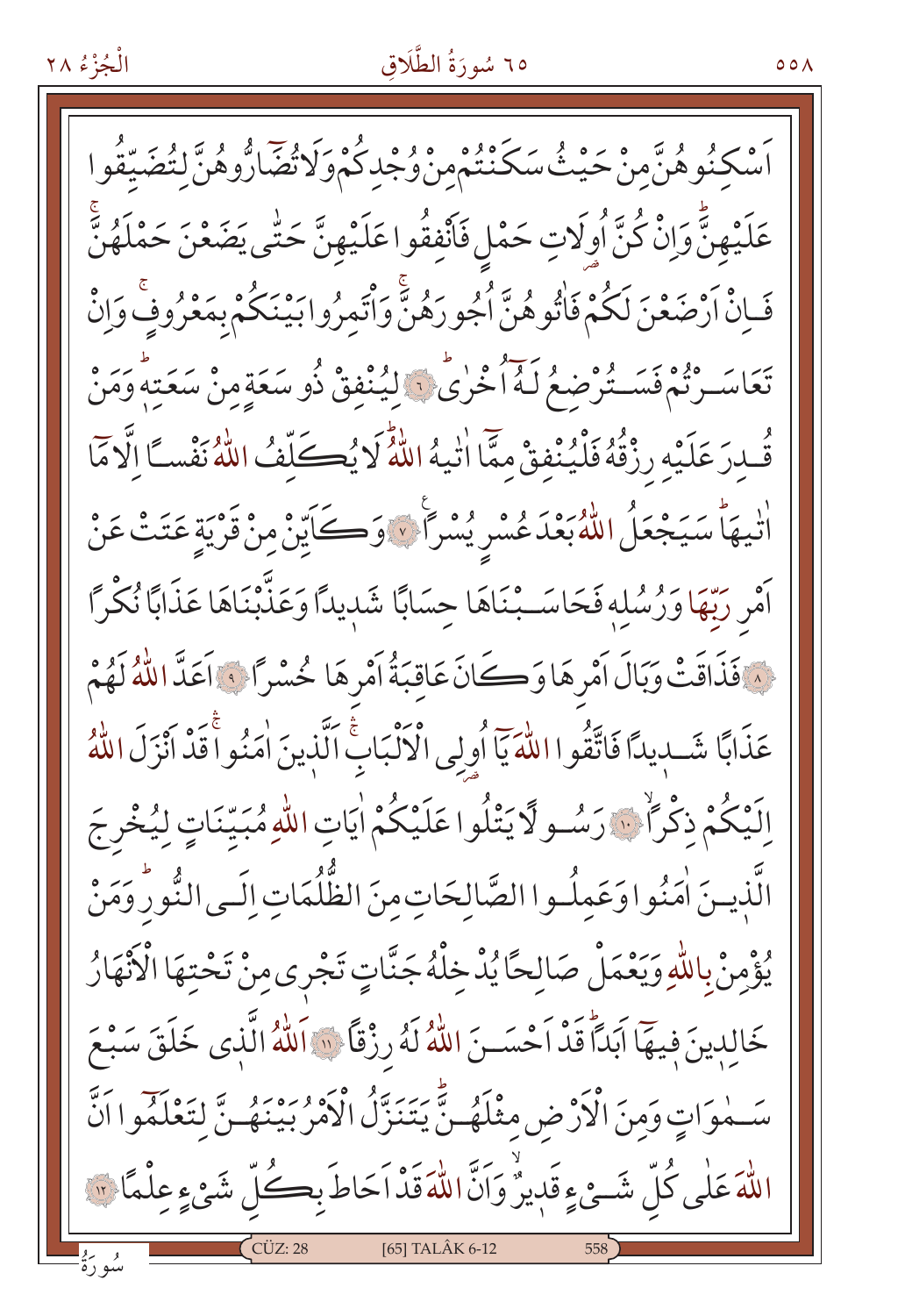### ٦٦ سُورَةُ التَّحْرِيمِ